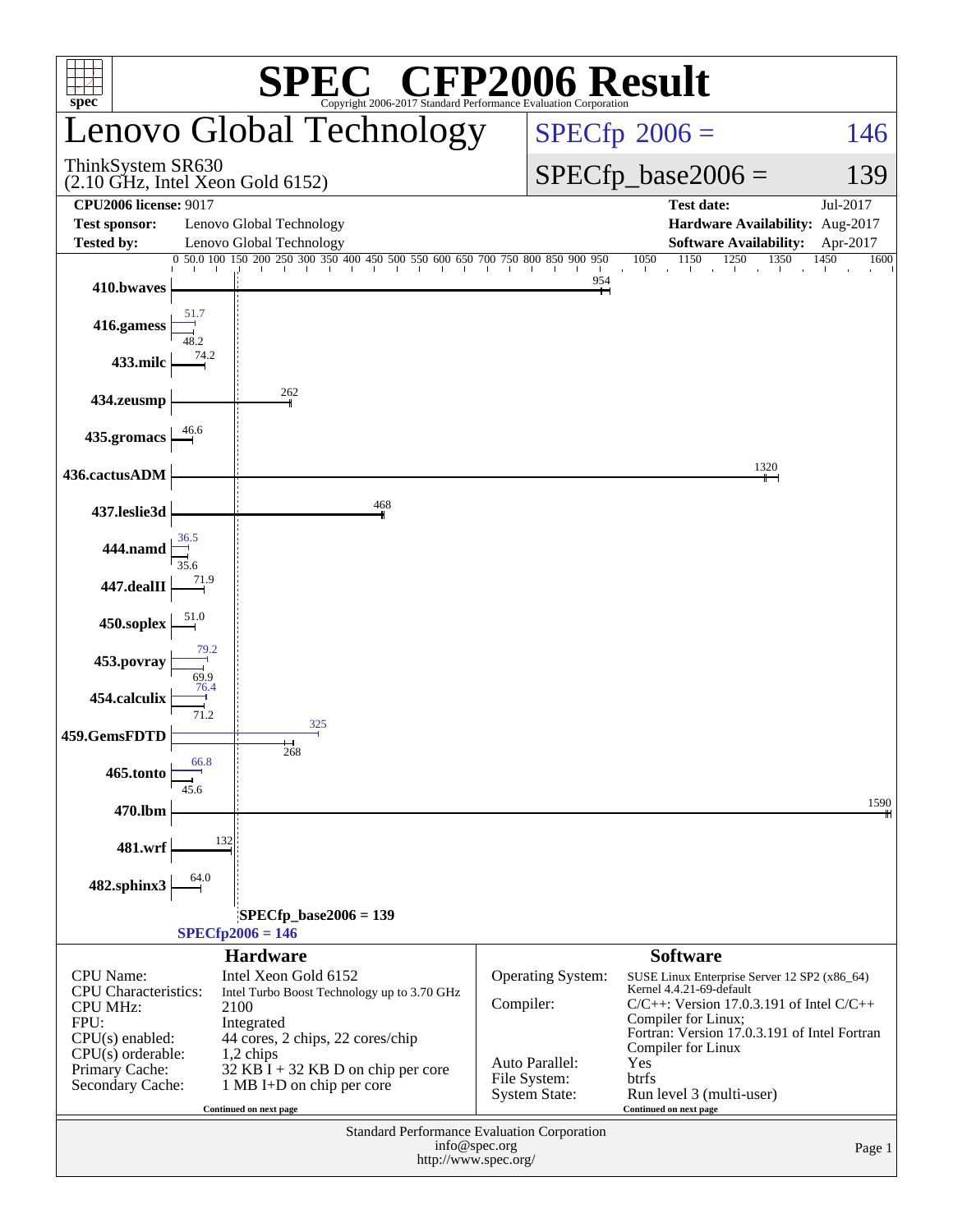

## enovo Global Technology

#### ThinkSystem SR630

(2.10 GHz, Intel Xeon Gold 6152)

 $SPECfp2006 = 146$  $SPECfp2006 = 146$ 

#### $SPECfp\_base2006 = 139$

| <b>CPU2006 license: 9017</b> |                                         |                       | Jul-2017<br><b>Test date:</b>             |
|------------------------------|-----------------------------------------|-----------------------|-------------------------------------------|
| <b>Test sponsor:</b>         | Lenovo Global Technology                |                       | Hardware Availability: Aug-2017           |
| <b>Tested by:</b>            | Lenovo Global Technology                |                       | <b>Software Availability:</b><br>Apr-2017 |
| L3 Cache:                    | $30.25 \text{ MB I+D}$ on chip per chip | <b>Base Pointers:</b> | $64$ -bit                                 |
| Other Cache:                 | None                                    | Peak Pointers:        | $32/64$ -bit                              |
| Memory:                      | 384 GB (24 x 16 GB 2Rx8 PC4-2666V-R)    | Other Software:       | None                                      |
| Disk Subsystem:              | 1 x 800 GB SAS SSD                      |                       |                                           |
| Other Hardware:              | None                                    |                       |                                           |

**[Results Table](http://www.spec.org/auto/cpu2006/Docs/result-fields.html#ResultsTable)**

|                   |                                                                                                          |              |                |             | Results Table  |       |                |              |                |              |                |              |
|-------------------|----------------------------------------------------------------------------------------------------------|--------------|----------------|-------------|----------------|-------|----------------|--------------|----------------|--------------|----------------|--------------|
|                   |                                                                                                          |              |                | <b>Base</b> |                |       | <b>Peak</b>    |              |                |              |                |              |
| <b>Benchmark</b>  | <b>Seconds</b>                                                                                           | <b>Ratio</b> | <b>Seconds</b> | Ratio       | <b>Seconds</b> | Ratio | <b>Seconds</b> | <b>Ratio</b> | <b>Seconds</b> | <b>Ratio</b> | <b>Seconds</b> | <b>Ratio</b> |
| 410.bwayes        | 14.0                                                                                                     | 972          | 14.2           | 954         | 14.3           | 953   | 14.0           | 972          | 14.2           | 954          | 14.3           | 953          |
| 416.gamess        | 406                                                                                                      | 48.3         | 406            | 48.2        | 406            | 48.2  | 378            | 51.8         | 379            | 51.6         | 379            | 51.7         |
| $433$ .milc       | 124                                                                                                      | 74.0         | 124            | 74.2        | 124            | 74.2  | 124            | 74.0         | 124            | 74.2         | 124            | 74.2         |
| 434.zeusmp        | 34.7                                                                                                     | 262          | 34.2           | 266         | 34.9           | 261   | 34.7           | 262          | 34.2           | 266          | 34.9           | 261          |
| 435.gromacs       | 153                                                                                                      | 46.7         | 153            | 46.6        | 153            | 46.6  | 153            | 46.7         | 153            | 46.6         | 153            | 46.6         |
| 436.cactusADM     | 9.09                                                                                                     | 1310         | 8.88           | 1350        | 9.06           | 1320  | 9.09           | 1310         | 8.88           | 1350         | 9.06           | 1320         |
| 437.leslie3d      | 20.0                                                                                                     | 471          | 20.1           | 468         | 20.2           | 466   | 20.0           | 471          | 20.1           | 468          | 20.2           | 466          |
| 444.namd          | 225                                                                                                      | 35.6         | 225            | 35.6        | 225            | 35.6  | 220            | 36.5         | 220            | 36.5         | 220            | 36.5         |
| 447.dealII        | 159                                                                                                      | 71.9         | 159            | 72.0        | 160            | 71.7  | 159            | 71.9         | 159            | 72.0         | 160            | 71.7         |
| $450$ .soplex     | 164                                                                                                      | 51.0         | 162            | 51.4        | 164            | 51.0  | 164            | 51.0         | 162            | 51.4         | 164            | 51.0         |
| 453.povray        | 76.4                                                                                                     | 69.6         | 76.1           | 69.9        | 76.1           | 69.9  | 67.4           | 78.9         | 67.2           | 79.2         | 67.1           | 79.2         |
| $ 454$ .calculix  | 115                                                                                                      | 71.4         | 116            | 71.2        | 116            | 71.1  | 108            | 76.2         | 108            | 76.5         | 108            | 76.4         |
| 459.GemsFDTD      | 39.2                                                                                                     | 271          | 39.6           | 268         | 42.4           | 250   | 32.6           | 325          | 32.6           | 325          | 32.7           | 325          |
| 465.tonto         | 212                                                                                                      | 46.4         | 216            | 45.6        | 218            | 45.1  | 147            | 66.8         | 147            | 66.8         | 148            | 66.5         |
| 470.1bm           | 8.61                                                                                                     | 1590         | 8.67           | 1590        | 8.65           | 1590  | 8.61           | 1590         | 8.67           | 1590         | 8.65           | 1590         |
| 481.wrf           | 84.7                                                                                                     | 132          | 84.5           | 132         | 85.0           | 131   | 84.7           | 132          | 84.5           | 132          | 85.0           | 131          |
| $482$ .sphinx $3$ | 304                                                                                                      | 64.0         | 304            | 64.2        | 305            | 64.0  | 304            | 64.0         | 304            | 64.2         | 305            | 64.0         |
|                   | Results appear in the order in which they were run. Bold underlined text indicates a median measurement. |              |                |             |                |       |                |              |                |              |                |              |

#### **[Operating System Notes](http://www.spec.org/auto/cpu2006/Docs/result-fields.html#OperatingSystemNotes)**

Stack size set to unlimited using "ulimit -s unlimited"

#### **[Platform Notes](http://www.spec.org/auto/cpu2006/Docs/result-fields.html#PlatformNotes)**

BIOS configuration: Choose Operating Mode set to Maximum Performance Hyper-Threading set to Disable LLC dead line alloc set to Disable Sysinfo program /home/cpu2006-1.2-ic17.0u3/config/sysinfo.rev6993 Revision 6993 of 2015-11-06 (b5e8d4b4eb51ed28d7f98696cbe290c1) running on Cable-SPECcpu2017-SUSE12SP2 Wed Jul 12 22:52:09 2017

 This section contains SUT (System Under Test) info as seen by some common utilities. To remove or add to this section, see: Continued on next page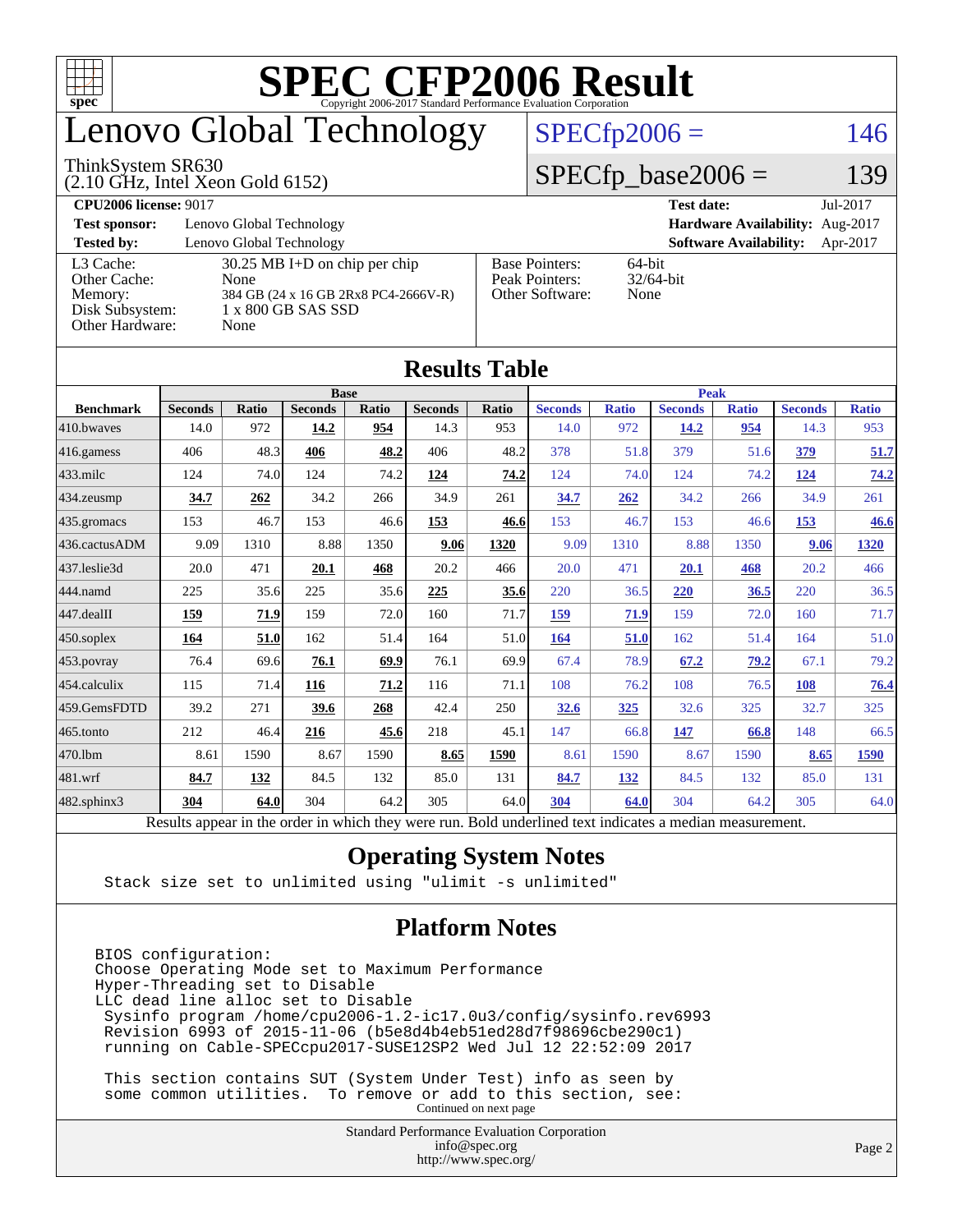

### enovo Global Technology

ThinkSystem SR630

 $SPECTp2006 = 146$ 

(2.10 GHz, Intel Xeon Gold 6152)

 $SPECTp\_base2006 = 139$ 

| <b>CPU2006 license: 9017</b> |                          | Jul-2017<br><b>Test date:</b>          |  |  |  |  |
|------------------------------|--------------------------|----------------------------------------|--|--|--|--|
| <b>Test sponsor:</b>         | Lenovo Global Technology | <b>Hardware Availability:</b> Aug-2017 |  |  |  |  |
| <b>Tested by:</b>            | Lenovo Global Technology | <b>Software Availability:</b> Apr-2017 |  |  |  |  |

#### **[Platform Notes \(Continued\)](http://www.spec.org/auto/cpu2006/Docs/result-fields.html#PlatformNotes)**

Standard Performance Evaluation Corporation [info@spec.org](mailto:info@spec.org) <http://www.spec.org/cpu2006/Docs/config.html#sysinfo> From /proc/cpuinfo model name : Intel(R) Xeon(R) Gold 6152 CPU @ 2.10GHz 2 "physical id"s (chips) 44 "processors" cores, siblings (Caution: counting these is hw and system dependent. The following excerpts from /proc/cpuinfo might not be reliable. Use with caution.) cpu cores : 22 siblings physical 0: cores 0 1 2 3 4 5 8 9 10 11 12 16 17 18 19 20 21 24 25 26 27 28 physical 1: cores 0 1 2 3 4 5 8 9 10 11 12 16 17 18 19 20 21 24 25 26 27 28 cache size : 30976 KB From /proc/meminfo MemTotal: 395892392 kB<br>HugePages Total: 0 HugePages\_Total: 0 Hugepagesize: 2048 kB From /etc/\*release\* /etc/\*version\* SuSE-release: SUSE Linux Enterprise Server 12 (x86\_64) VERSION = 12 PATCHLEVEL = 2 # This file is deprecated and will be removed in a future service pack or release. # Please check /etc/os-release for details about this release. os-release: NAME="SLES" VERSION="12-SP2" VERSION\_ID="12.2" PRETTY NAME="SUSE Linux Enterprise Server 12 SP2" ID="sles" ANSI\_COLOR="0;32" CPE\_NAME="cpe:/o:suse:sles:12:sp2" uname -a: Linux Cable-SPECcpu2017-SUSE12SP2 4.4.21-69-default #1 SMP Tue Oct 25 10:58:20 UTC 2016 (9464f67) x86\_64 x86\_64 x86\_64 GNU/Linux run-level 3 Jul 12 22:51 SPEC is set to: /home/cpu2006-1.2-ic17.0u3 Filesystem Type Size Used Avail Use% Mounted on<br>
/dev/sda2 btrfs 744G 35G 708G 5% /home 35G 708G 5% /home Additional information from dmidecode: Warning: Use caution when you interpret this section. The 'dmidecode' program reads system data which is "intended to allow hardware to be accurately Continued on next page

<http://www.spec.org/>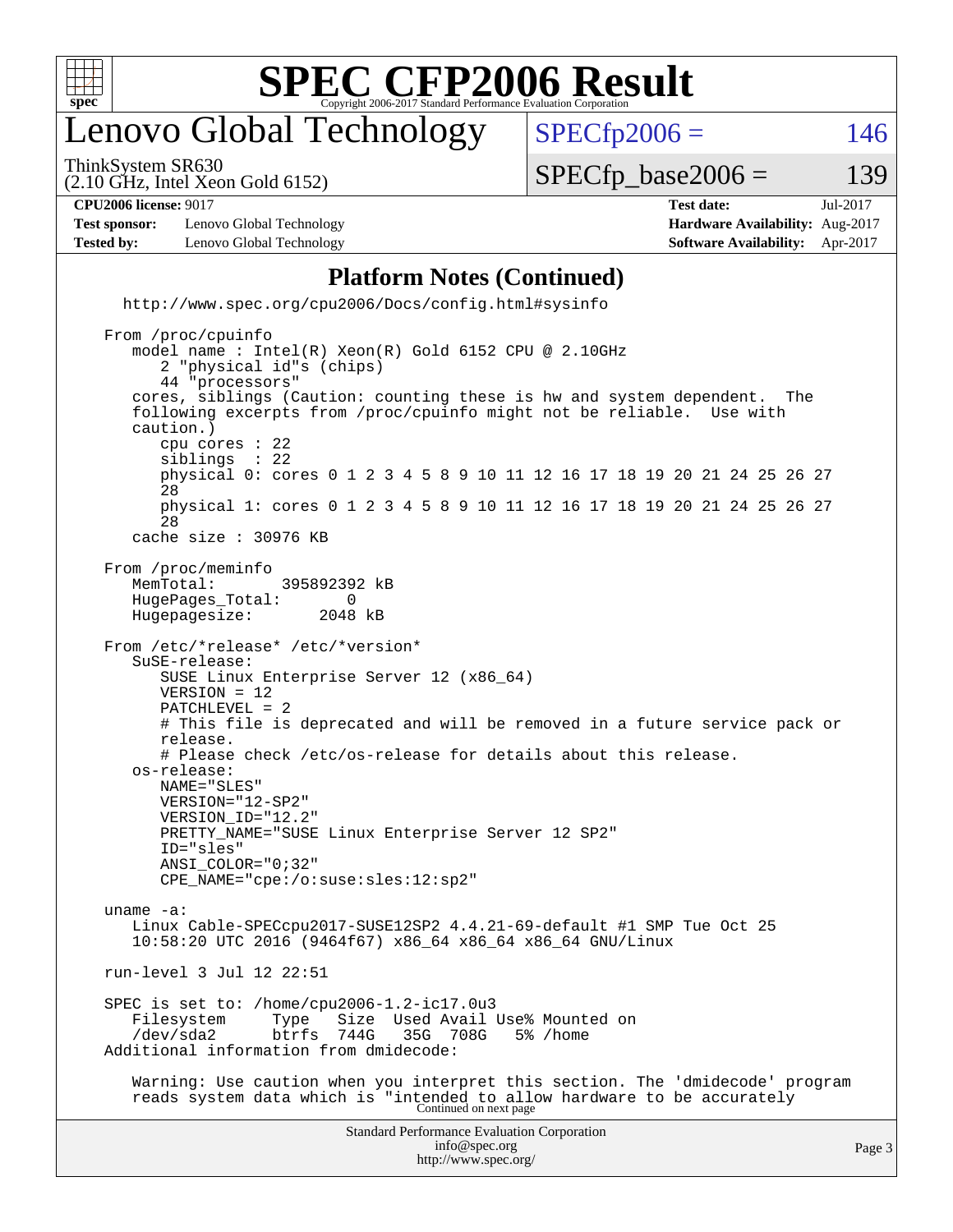

### enovo Global Technology

ThinkSystem SR630

 $SPECfp2006 = 146$  $SPECfp2006 = 146$ 

(2.10 GHz, Intel Xeon Gold 6152)

 $SPECTp\_base2006 = 139$ 

**[Test sponsor:](http://www.spec.org/auto/cpu2006/Docs/result-fields.html#Testsponsor)** Lenovo Global Technology **[Hardware Availability:](http://www.spec.org/auto/cpu2006/Docs/result-fields.html#HardwareAvailability)** Aug-2017 **[Tested by:](http://www.spec.org/auto/cpu2006/Docs/result-fields.html#Testedby)** Lenovo Global Technology **[Software Availability:](http://www.spec.org/auto/cpu2006/Docs/result-fields.html#SoftwareAvailability)** Apr-2017

**[CPU2006 license:](http://www.spec.org/auto/cpu2006/Docs/result-fields.html#CPU2006license)** 9017 **[Test date:](http://www.spec.org/auto/cpu2006/Docs/result-fields.html#Testdate)** Jul-2017

#### **[Platform Notes \(Continued\)](http://www.spec.org/auto/cpu2006/Docs/result-fields.html#PlatformNotes)**

 determined", but the intent may not be met, as there are frequent changes to hardware, firmware, and the "DMTF SMBIOS" standard.

 BIOS Lenovo -[IVE109Q-1.00]- 06/28/2017 Memory: 24x Samsung M393A2K43BB1-CTD 16 GB 2 rank 2666 MHz

(End of data from sysinfo program)

#### **[General Notes](http://www.spec.org/auto/cpu2006/Docs/result-fields.html#GeneralNotes)**

Environment variables set by runspec before the start of the run:  $KMP$  AFFINITY = "granularity=fine, compact" LD\_LIBRARY\_PATH = "/home/cpu2006-1.2-ic17.0u3/lib/ia32:/home/cpu2006-1.2-ic17.0u3/lib/intel64:/home/cpu2006-1.2-ic17.0u3/sh10.2" OMP\_NUM\_THREADS = "44"

 Binaries compiled on a system with 1x Intel Core i7-4790 CPU + 32GB RAM memory using Redhat Enterprise Linux 7.2 Transparent Huge Pages disabled with: echo never > /sys/kernel/mm/transparent\_hugepage/enabled Filesystem page cache cleared with: shell invocation of 'sync; echo 3 > /proc/sys/vm/drop\_caches' prior to run

#### **[Base Compiler Invocation](http://www.spec.org/auto/cpu2006/Docs/result-fields.html#BaseCompilerInvocation)**

[C benchmarks](http://www.spec.org/auto/cpu2006/Docs/result-fields.html#Cbenchmarks): [icc -m64](http://www.spec.org/cpu2006/results/res2017q4/cpu2006-20170918-49527.flags.html#user_CCbase_intel_icc_64bit_bda6cc9af1fdbb0edc3795bac97ada53)

[C++ benchmarks:](http://www.spec.org/auto/cpu2006/Docs/result-fields.html#CXXbenchmarks) [icpc -m64](http://www.spec.org/cpu2006/results/res2017q4/cpu2006-20170918-49527.flags.html#user_CXXbase_intel_icpc_64bit_fc66a5337ce925472a5c54ad6a0de310)

[Fortran benchmarks](http://www.spec.org/auto/cpu2006/Docs/result-fields.html#Fortranbenchmarks): [ifort -m64](http://www.spec.org/cpu2006/results/res2017q4/cpu2006-20170918-49527.flags.html#user_FCbase_intel_ifort_64bit_ee9d0fb25645d0210d97eb0527dcc06e)

[Benchmarks using both Fortran and C](http://www.spec.org/auto/cpu2006/Docs/result-fields.html#BenchmarksusingbothFortranandC): [icc -m64](http://www.spec.org/cpu2006/results/res2017q4/cpu2006-20170918-49527.flags.html#user_CC_FCbase_intel_icc_64bit_bda6cc9af1fdbb0edc3795bac97ada53) [ifort -m64](http://www.spec.org/cpu2006/results/res2017q4/cpu2006-20170918-49527.flags.html#user_CC_FCbase_intel_ifort_64bit_ee9d0fb25645d0210d97eb0527dcc06e)

#### **[Base Portability Flags](http://www.spec.org/auto/cpu2006/Docs/result-fields.html#BasePortabilityFlags)**

 410.bwaves: [-DSPEC\\_CPU\\_LP64](http://www.spec.org/cpu2006/results/res2017q4/cpu2006-20170918-49527.flags.html#suite_basePORTABILITY410_bwaves_DSPEC_CPU_LP64) 416.gamess: [-DSPEC\\_CPU\\_LP64](http://www.spec.org/cpu2006/results/res2017q4/cpu2006-20170918-49527.flags.html#suite_basePORTABILITY416_gamess_DSPEC_CPU_LP64) 433.milc: [-DSPEC\\_CPU\\_LP64](http://www.spec.org/cpu2006/results/res2017q4/cpu2006-20170918-49527.flags.html#suite_basePORTABILITY433_milc_DSPEC_CPU_LP64) 434.zeusmp: [-DSPEC\\_CPU\\_LP64](http://www.spec.org/cpu2006/results/res2017q4/cpu2006-20170918-49527.flags.html#suite_basePORTABILITY434_zeusmp_DSPEC_CPU_LP64) 435.gromacs: [-DSPEC\\_CPU\\_LP64](http://www.spec.org/cpu2006/results/res2017q4/cpu2006-20170918-49527.flags.html#suite_basePORTABILITY435_gromacs_DSPEC_CPU_LP64) [-nofor\\_main](http://www.spec.org/cpu2006/results/res2017q4/cpu2006-20170918-49527.flags.html#user_baseLDPORTABILITY435_gromacs_f-nofor_main) 436.cactusADM: [-DSPEC\\_CPU\\_LP64](http://www.spec.org/cpu2006/results/res2017q4/cpu2006-20170918-49527.flags.html#suite_basePORTABILITY436_cactusADM_DSPEC_CPU_LP64) [-nofor\\_main](http://www.spec.org/cpu2006/results/res2017q4/cpu2006-20170918-49527.flags.html#user_baseLDPORTABILITY436_cactusADM_f-nofor_main) 437.leslie3d: [-DSPEC\\_CPU\\_LP64](http://www.spec.org/cpu2006/results/res2017q4/cpu2006-20170918-49527.flags.html#suite_basePORTABILITY437_leslie3d_DSPEC_CPU_LP64)

Continued on next page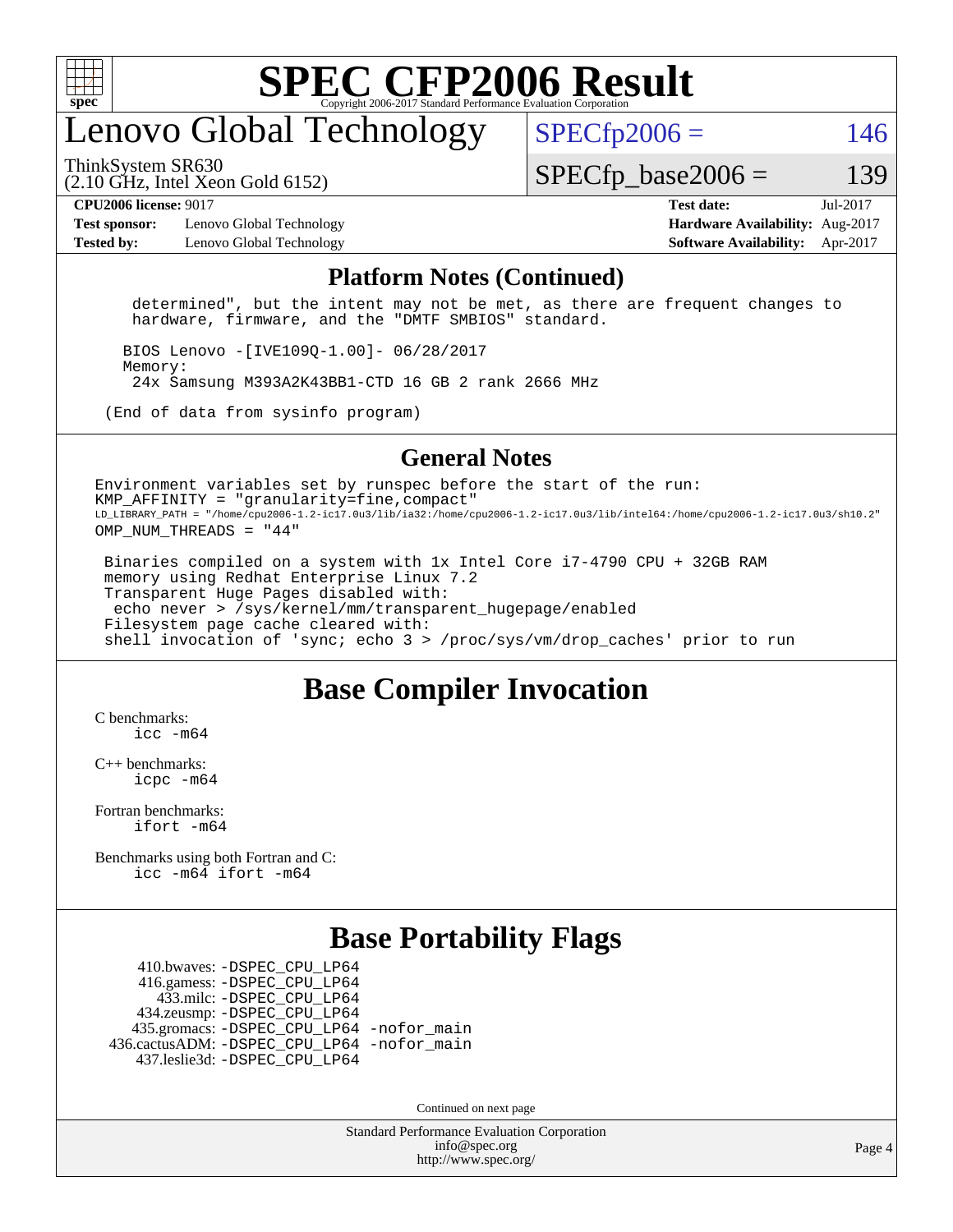

enovo Global Technology

 $SPECTp2006 = 146$ 

ThinkSystem SR630

(2.10 GHz, Intel Xeon Gold 6152)

**[Test sponsor:](http://www.spec.org/auto/cpu2006/Docs/result-fields.html#Testsponsor)** Lenovo Global Technology **[Hardware Availability:](http://www.spec.org/auto/cpu2006/Docs/result-fields.html#HardwareAvailability)** Aug-2017 **[Tested by:](http://www.spec.org/auto/cpu2006/Docs/result-fields.html#Testedby)** Lenovo Global Technology **[Software Availability:](http://www.spec.org/auto/cpu2006/Docs/result-fields.html#SoftwareAvailability)** Apr-2017

 $SPECTp\_base2006 = 139$ **[CPU2006 license:](http://www.spec.org/auto/cpu2006/Docs/result-fields.html#CPU2006license)** 9017 **[Test date:](http://www.spec.org/auto/cpu2006/Docs/result-fields.html#Testdate)** Jul-2017

### **[Base Portability Flags \(Continued\)](http://www.spec.org/auto/cpu2006/Docs/result-fields.html#BasePortabilityFlags)**

 444.namd: [-DSPEC\\_CPU\\_LP64](http://www.spec.org/cpu2006/results/res2017q4/cpu2006-20170918-49527.flags.html#suite_basePORTABILITY444_namd_DSPEC_CPU_LP64) 447.dealII: [-DSPEC\\_CPU\\_LP64](http://www.spec.org/cpu2006/results/res2017q4/cpu2006-20170918-49527.flags.html#suite_basePORTABILITY447_dealII_DSPEC_CPU_LP64) 450.soplex: [-DSPEC\\_CPU\\_LP64](http://www.spec.org/cpu2006/results/res2017q4/cpu2006-20170918-49527.flags.html#suite_basePORTABILITY450_soplex_DSPEC_CPU_LP64) 453.povray: [-DSPEC\\_CPU\\_LP64](http://www.spec.org/cpu2006/results/res2017q4/cpu2006-20170918-49527.flags.html#suite_basePORTABILITY453_povray_DSPEC_CPU_LP64) 454.calculix: [-DSPEC\\_CPU\\_LP64](http://www.spec.org/cpu2006/results/res2017q4/cpu2006-20170918-49527.flags.html#suite_basePORTABILITY454_calculix_DSPEC_CPU_LP64) [-nofor\\_main](http://www.spec.org/cpu2006/results/res2017q4/cpu2006-20170918-49527.flags.html#user_baseLDPORTABILITY454_calculix_f-nofor_main) 459.GemsFDTD: [-DSPEC\\_CPU\\_LP64](http://www.spec.org/cpu2006/results/res2017q4/cpu2006-20170918-49527.flags.html#suite_basePORTABILITY459_GemsFDTD_DSPEC_CPU_LP64) 465.tonto: [-DSPEC\\_CPU\\_LP64](http://www.spec.org/cpu2006/results/res2017q4/cpu2006-20170918-49527.flags.html#suite_basePORTABILITY465_tonto_DSPEC_CPU_LP64) 470.lbm: [-DSPEC\\_CPU\\_LP64](http://www.spec.org/cpu2006/results/res2017q4/cpu2006-20170918-49527.flags.html#suite_basePORTABILITY470_lbm_DSPEC_CPU_LP64) 482.sphinx3: [-DSPEC\\_CPU\\_LP64](http://www.spec.org/cpu2006/results/res2017q4/cpu2006-20170918-49527.flags.html#suite_basePORTABILITY482_sphinx3_DSPEC_CPU_LP64)

481.wrf: [-DSPEC\\_CPU\\_LP64](http://www.spec.org/cpu2006/results/res2017q4/cpu2006-20170918-49527.flags.html#suite_basePORTABILITY481_wrf_DSPEC_CPU_LP64) [-DSPEC\\_CPU\\_CASE\\_FLAG](http://www.spec.org/cpu2006/results/res2017q4/cpu2006-20170918-49527.flags.html#b481.wrf_baseCPORTABILITY_DSPEC_CPU_CASE_FLAG) [-DSPEC\\_CPU\\_LINUX](http://www.spec.org/cpu2006/results/res2017q4/cpu2006-20170918-49527.flags.html#b481.wrf_baseCPORTABILITY_DSPEC_CPU_LINUX)

**[Base Optimization Flags](http://www.spec.org/auto/cpu2006/Docs/result-fields.html#BaseOptimizationFlags)**

[C benchmarks](http://www.spec.org/auto/cpu2006/Docs/result-fields.html#Cbenchmarks):

[-xCORE-AVX2](http://www.spec.org/cpu2006/results/res2017q4/cpu2006-20170918-49527.flags.html#user_CCbase_f-xCORE-AVX2) [-ipo](http://www.spec.org/cpu2006/results/res2017q4/cpu2006-20170918-49527.flags.html#user_CCbase_f-ipo) [-O3](http://www.spec.org/cpu2006/results/res2017q4/cpu2006-20170918-49527.flags.html#user_CCbase_f-O3) [-no-prec-div](http://www.spec.org/cpu2006/results/res2017q4/cpu2006-20170918-49527.flags.html#user_CCbase_f-no-prec-div) [-parallel](http://www.spec.org/cpu2006/results/res2017q4/cpu2006-20170918-49527.flags.html#user_CCbase_f-parallel) [-qopt-prefetch](http://www.spec.org/cpu2006/results/res2017q4/cpu2006-20170918-49527.flags.html#user_CCbase_f-qopt-prefetch)

[C++ benchmarks:](http://www.spec.org/auto/cpu2006/Docs/result-fields.html#CXXbenchmarks) [-xCORE-AVX2](http://www.spec.org/cpu2006/results/res2017q4/cpu2006-20170918-49527.flags.html#user_CXXbase_f-xCORE-AVX2) [-ipo](http://www.spec.org/cpu2006/results/res2017q4/cpu2006-20170918-49527.flags.html#user_CXXbase_f-ipo) [-O3](http://www.spec.org/cpu2006/results/res2017q4/cpu2006-20170918-49527.flags.html#user_CXXbase_f-O3) [-no-prec-div](http://www.spec.org/cpu2006/results/res2017q4/cpu2006-20170918-49527.flags.html#user_CXXbase_f-no-prec-div) [-qopt-prefetch](http://www.spec.org/cpu2006/results/res2017q4/cpu2006-20170918-49527.flags.html#user_CXXbase_f-qopt-prefetch)

[Fortran benchmarks](http://www.spec.org/auto/cpu2006/Docs/result-fields.html#Fortranbenchmarks): [-xCORE-AVX2](http://www.spec.org/cpu2006/results/res2017q4/cpu2006-20170918-49527.flags.html#user_FCbase_f-xCORE-AVX2) [-ipo](http://www.spec.org/cpu2006/results/res2017q4/cpu2006-20170918-49527.flags.html#user_FCbase_f-ipo) [-O3](http://www.spec.org/cpu2006/results/res2017q4/cpu2006-20170918-49527.flags.html#user_FCbase_f-O3) [-no-prec-div](http://www.spec.org/cpu2006/results/res2017q4/cpu2006-20170918-49527.flags.html#user_FCbase_f-no-prec-div) [-parallel](http://www.spec.org/cpu2006/results/res2017q4/cpu2006-20170918-49527.flags.html#user_FCbase_f-parallel) [-qopt-prefetch](http://www.spec.org/cpu2006/results/res2017q4/cpu2006-20170918-49527.flags.html#user_FCbase_f-qopt-prefetch)

[Benchmarks using both Fortran and C](http://www.spec.org/auto/cpu2006/Docs/result-fields.html#BenchmarksusingbothFortranandC): [-xCORE-AVX2](http://www.spec.org/cpu2006/results/res2017q4/cpu2006-20170918-49527.flags.html#user_CC_FCbase_f-xCORE-AVX2) [-ipo](http://www.spec.org/cpu2006/results/res2017q4/cpu2006-20170918-49527.flags.html#user_CC_FCbase_f-ipo) [-O3](http://www.spec.org/cpu2006/results/res2017q4/cpu2006-20170918-49527.flags.html#user_CC_FCbase_f-O3) [-no-prec-div](http://www.spec.org/cpu2006/results/res2017q4/cpu2006-20170918-49527.flags.html#user_CC_FCbase_f-no-prec-div) [-parallel](http://www.spec.org/cpu2006/results/res2017q4/cpu2006-20170918-49527.flags.html#user_CC_FCbase_f-parallel) [-qopt-prefetch](http://www.spec.org/cpu2006/results/res2017q4/cpu2006-20170918-49527.flags.html#user_CC_FCbase_f-qopt-prefetch)

#### **[Peak Compiler Invocation](http://www.spec.org/auto/cpu2006/Docs/result-fields.html#PeakCompilerInvocation)**

[C benchmarks](http://www.spec.org/auto/cpu2006/Docs/result-fields.html#Cbenchmarks): [icc -m64](http://www.spec.org/cpu2006/results/res2017q4/cpu2006-20170918-49527.flags.html#user_CCpeak_intel_icc_64bit_bda6cc9af1fdbb0edc3795bac97ada53)

[C++ benchmarks:](http://www.spec.org/auto/cpu2006/Docs/result-fields.html#CXXbenchmarks) [icpc -m64](http://www.spec.org/cpu2006/results/res2017q4/cpu2006-20170918-49527.flags.html#user_CXXpeak_intel_icpc_64bit_fc66a5337ce925472a5c54ad6a0de310)

[Fortran benchmarks](http://www.spec.org/auto/cpu2006/Docs/result-fields.html#Fortranbenchmarks): [ifort -m64](http://www.spec.org/cpu2006/results/res2017q4/cpu2006-20170918-49527.flags.html#user_FCpeak_intel_ifort_64bit_ee9d0fb25645d0210d97eb0527dcc06e)

[Benchmarks using both Fortran and C](http://www.spec.org/auto/cpu2006/Docs/result-fields.html#BenchmarksusingbothFortranandC): [icc -m64](http://www.spec.org/cpu2006/results/res2017q4/cpu2006-20170918-49527.flags.html#user_CC_FCpeak_intel_icc_64bit_bda6cc9af1fdbb0edc3795bac97ada53) [ifort -m64](http://www.spec.org/cpu2006/results/res2017q4/cpu2006-20170918-49527.flags.html#user_CC_FCpeak_intel_ifort_64bit_ee9d0fb25645d0210d97eb0527dcc06e)

#### **[Peak Portability Flags](http://www.spec.org/auto/cpu2006/Docs/result-fields.html#PeakPortabilityFlags)**

Same as Base Portability Flags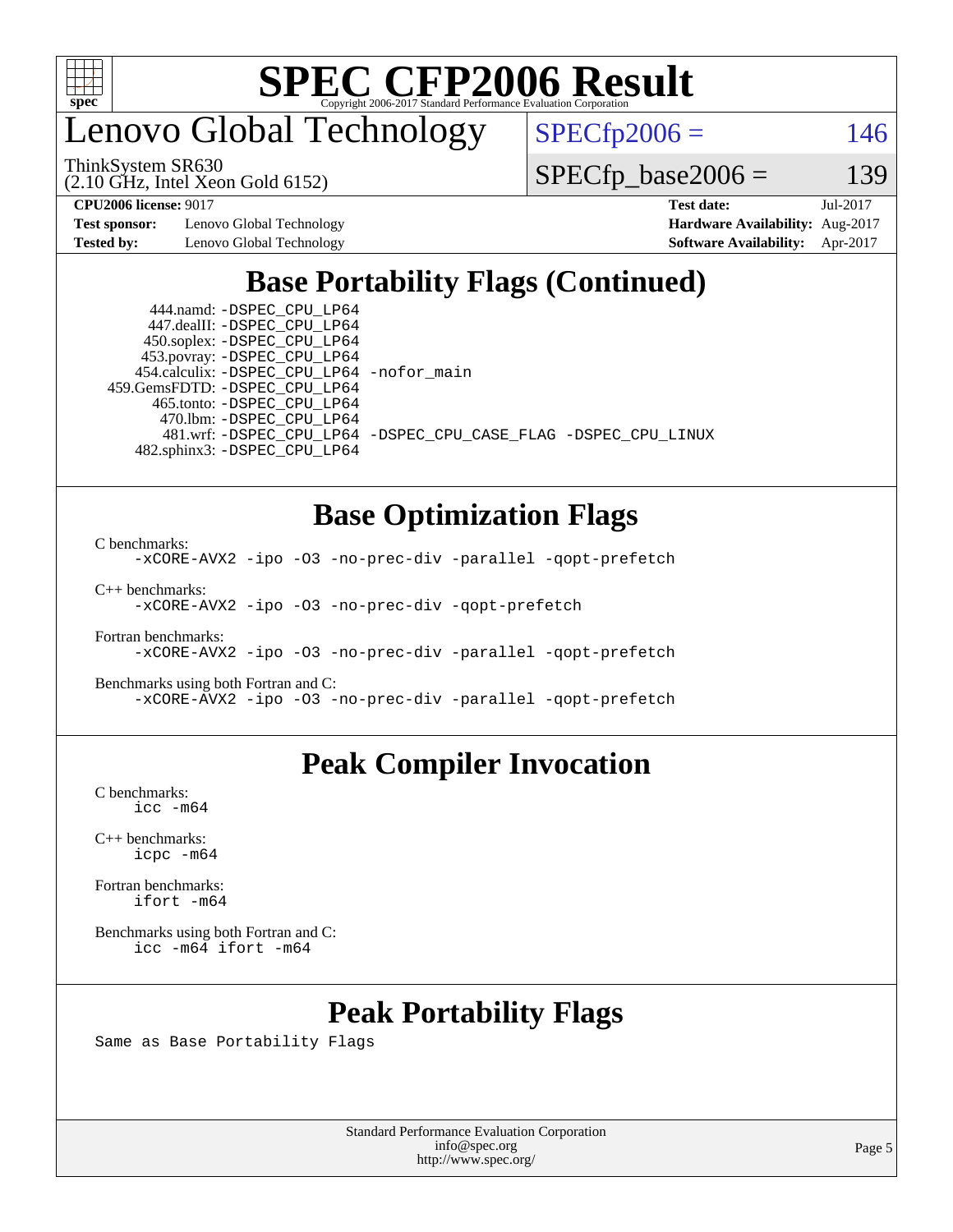

### enovo Global Technology

ThinkSystem SR630

(2.10 GHz, Intel Xeon Gold 6152)

 $SPECTp2006 = 146$ 

 $SPECTp\_base2006 = 139$ 

**[Test sponsor:](http://www.spec.org/auto/cpu2006/Docs/result-fields.html#Testsponsor)** Lenovo Global Technology **[Hardware Availability:](http://www.spec.org/auto/cpu2006/Docs/result-fields.html#HardwareAvailability)** Aug-2017 **[Tested by:](http://www.spec.org/auto/cpu2006/Docs/result-fields.html#Testedby)** Lenovo Global Technology **[Software Availability:](http://www.spec.org/auto/cpu2006/Docs/result-fields.html#SoftwareAvailability)** Apr-2017

**[CPU2006 license:](http://www.spec.org/auto/cpu2006/Docs/result-fields.html#CPU2006license)** 9017 **[Test date:](http://www.spec.org/auto/cpu2006/Docs/result-fields.html#Testdate)** Jul-2017

### **[Peak Optimization Flags](http://www.spec.org/auto/cpu2006/Docs/result-fields.html#PeakOptimizationFlags)**

[C benchmarks](http://www.spec.org/auto/cpu2006/Docs/result-fields.html#Cbenchmarks):

433.milc: basepeak = yes

 $470$ .lbm: basepeak = yes

 $482$ .sphinx3: basepeak = yes

[C++ benchmarks:](http://www.spec.org/auto/cpu2006/Docs/result-fields.html#CXXbenchmarks)

 444.namd: [-prof-gen](http://www.spec.org/cpu2006/results/res2017q4/cpu2006-20170918-49527.flags.html#user_peakPASS1_CXXFLAGSPASS1_LDFLAGS444_namd_prof_gen_e43856698f6ca7b7e442dfd80e94a8fc)(pass 1) [-prof-use](http://www.spec.org/cpu2006/results/res2017q4/cpu2006-20170918-49527.flags.html#user_peakPASS2_CXXFLAGSPASS2_LDFLAGS444_namd_prof_use_bccf7792157ff70d64e32fe3e1250b55)(pass 2) [-xCORE-AVX2](http://www.spec.org/cpu2006/results/res2017q4/cpu2006-20170918-49527.flags.html#user_peakPASS2_CXXFLAGSPASS2_LDFLAGS444_namd_f-xCORE-AVX2)(pass 2)  $-par-num-threads=1(pass 1) -ipo(pass 2) -O3(pass 2)$  $-par-num-threads=1(pass 1) -ipo(pass 2) -O3(pass 2)$  $-par-num-threads=1(pass 1) -ipo(pass 2) -O3(pass 2)$  $-par-num-threads=1(pass 1) -ipo(pass 2) -O3(pass 2)$  $-par-num-threads=1(pass 1) -ipo(pass 2) -O3(pass 2)$  $-par-num-threads=1(pass 1) -ipo(pass 2) -O3(pass 2)$ [-no-prec-div](http://www.spec.org/cpu2006/results/res2017q4/cpu2006-20170918-49527.flags.html#user_peakPASS2_CXXFLAGSPASS2_LDFLAGS444_namd_f-no-prec-div)(pass 2) [-fno-alias](http://www.spec.org/cpu2006/results/res2017q4/cpu2006-20170918-49527.flags.html#user_peakCXXOPTIMIZEOPTIMIZE444_namd_f-no-alias_694e77f6c5a51e658e82ccff53a9e63a) [-auto-ilp32](http://www.spec.org/cpu2006/results/res2017q4/cpu2006-20170918-49527.flags.html#user_peakCXXOPTIMIZE444_namd_f-auto-ilp32)

447.dealII: basepeak = yes

 $450$ .soplex: basepeak = yes

```
 453.povray: -prof-gen(pass 1) -prof-use(pass 2) -xCORE-AVX2(pass 2)
         -par-num-threads=1-ipo-O3(pass 2)-no-prec-div(pass 2) -unroll4 -ansi-alias
```
[Fortran benchmarks](http://www.spec.org/auto/cpu2006/Docs/result-fields.html#Fortranbenchmarks):

 $410.bwaves: basepeak = yes$ 

 416.gamess: [-prof-gen](http://www.spec.org/cpu2006/results/res2017q4/cpu2006-20170918-49527.flags.html#user_peakPASS1_FFLAGSPASS1_LDFLAGS416_gamess_prof_gen_e43856698f6ca7b7e442dfd80e94a8fc)(pass 1) [-prof-use](http://www.spec.org/cpu2006/results/res2017q4/cpu2006-20170918-49527.flags.html#user_peakPASS2_FFLAGSPASS2_LDFLAGS416_gamess_prof_use_bccf7792157ff70d64e32fe3e1250b55)(pass 2) [-xCORE-AVX2](http://www.spec.org/cpu2006/results/res2017q4/cpu2006-20170918-49527.flags.html#user_peakPASS2_FFLAGSPASS2_LDFLAGS416_gamess_f-xCORE-AVX2)(pass 2)  $-par-num-threads=1(pass 1) -ipo(pass 2) -O3(pass 2)$  $-par-num-threads=1(pass 1) -ipo(pass 2) -O3(pass 2)$  $-par-num-threads=1(pass 1) -ipo(pass 2) -O3(pass 2)$  $-par-num-threads=1(pass 1) -ipo(pass 2) -O3(pass 2)$  $-par-num-threads=1(pass 1) -ipo(pass 2) -O3(pass 2)$  $-par-num-threads=1(pass 1) -ipo(pass 2) -O3(pass 2)$ [-no-prec-div](http://www.spec.org/cpu2006/results/res2017q4/cpu2006-20170918-49527.flags.html#user_peakPASS2_FFLAGSPASS2_LDFLAGS416_gamess_f-no-prec-div)(pass 2) [-unroll2](http://www.spec.org/cpu2006/results/res2017q4/cpu2006-20170918-49527.flags.html#user_peakOPTIMIZE416_gamess_f-unroll_784dae83bebfb236979b41d2422d7ec2) [-inline-level=0](http://www.spec.org/cpu2006/results/res2017q4/cpu2006-20170918-49527.flags.html#user_peakOPTIMIZE416_gamess_f-inline-level_318d07a09274ad25e8d15dbfaa68ba50) [-scalar-rep-](http://www.spec.org/cpu2006/results/res2017q4/cpu2006-20170918-49527.flags.html#user_peakOPTIMIZE416_gamess_f-disablescalarrep_abbcad04450fb118e4809c81d83c8a1d)

 $434$ .zeusmp: basepeak = yes

437.leslie3d: basepeak = yes

```
 459.GemsFDTD: -prof-gen(pass 1) -prof-use(pass 2) -xCORE-AVX2(pass 2)
            -par-num-threads=1-ipo-O3(pass 2)-no-prec-div(pass 2) -unroll2 -inline-level=0
            -qopt-prefetch -parallel
```

```
 465.tonto: -prof-gen(pass 1) -prof-use(pass 2) -xCORE-AVX2(pass 2)
       -par-num-threads=1-ipo-O3(pass 2)-no-prec-div-inline-calloc-qopt-malloc-options=3
       -auto -unroll4
```
[Benchmarks using both Fortran and C](http://www.spec.org/auto/cpu2006/Docs/result-fields.html#BenchmarksusingbothFortranandC):

435.gromacs: basepeak = yes

 $436.cactusADM:basepeak = yes$ 

Continued on next page

| <b>Standard Performance Evaluation Corporation</b> |
|----------------------------------------------------|
| info@spec.org                                      |
| http://www.spec.org/                               |